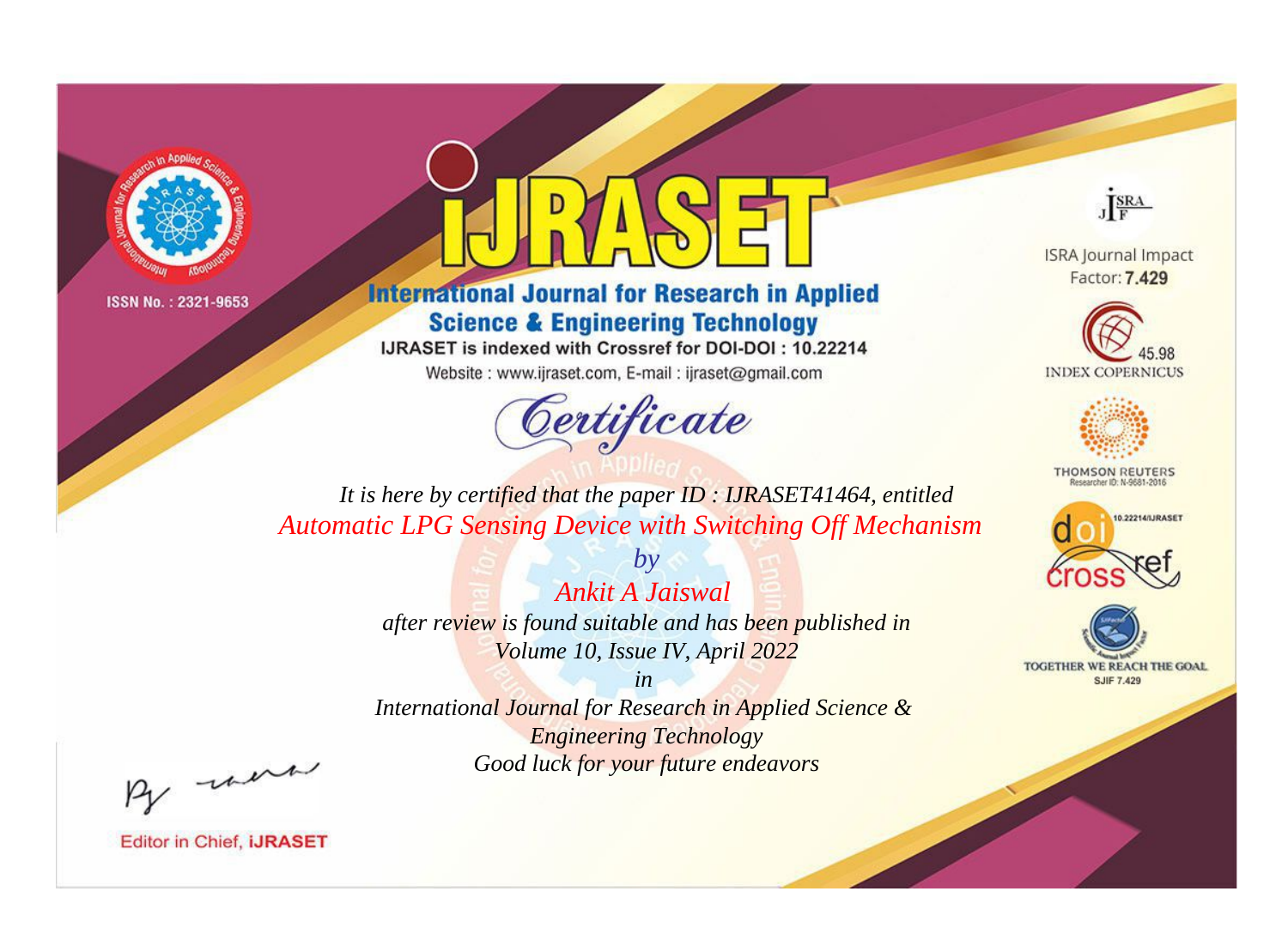



**International Journal for Research in Applied Science & Engineering Technology** 

IJRASET is indexed with Crossref for DOI-DOI: 10.22214

Website: www.ijraset.com, E-mail: ijraset@gmail.com



JERA

**ISRA Journal Impact** Factor: 7.429





**THOMSON REUTERS** 



TOGETHER WE REACH THE GOAL **SJIF 7.429** 

*It is here by certified that the paper ID : IJRASET41464, entitled Automatic LPG Sensing Device with Switching Off Mechanism*

> *by Ajay. B. Thakur after review is found suitable and has been published in Volume 10, Issue IV, April 2022*

> > *in*

*International Journal for Research in Applied Science & Engineering Technology Good luck for your future endeavors*

By morn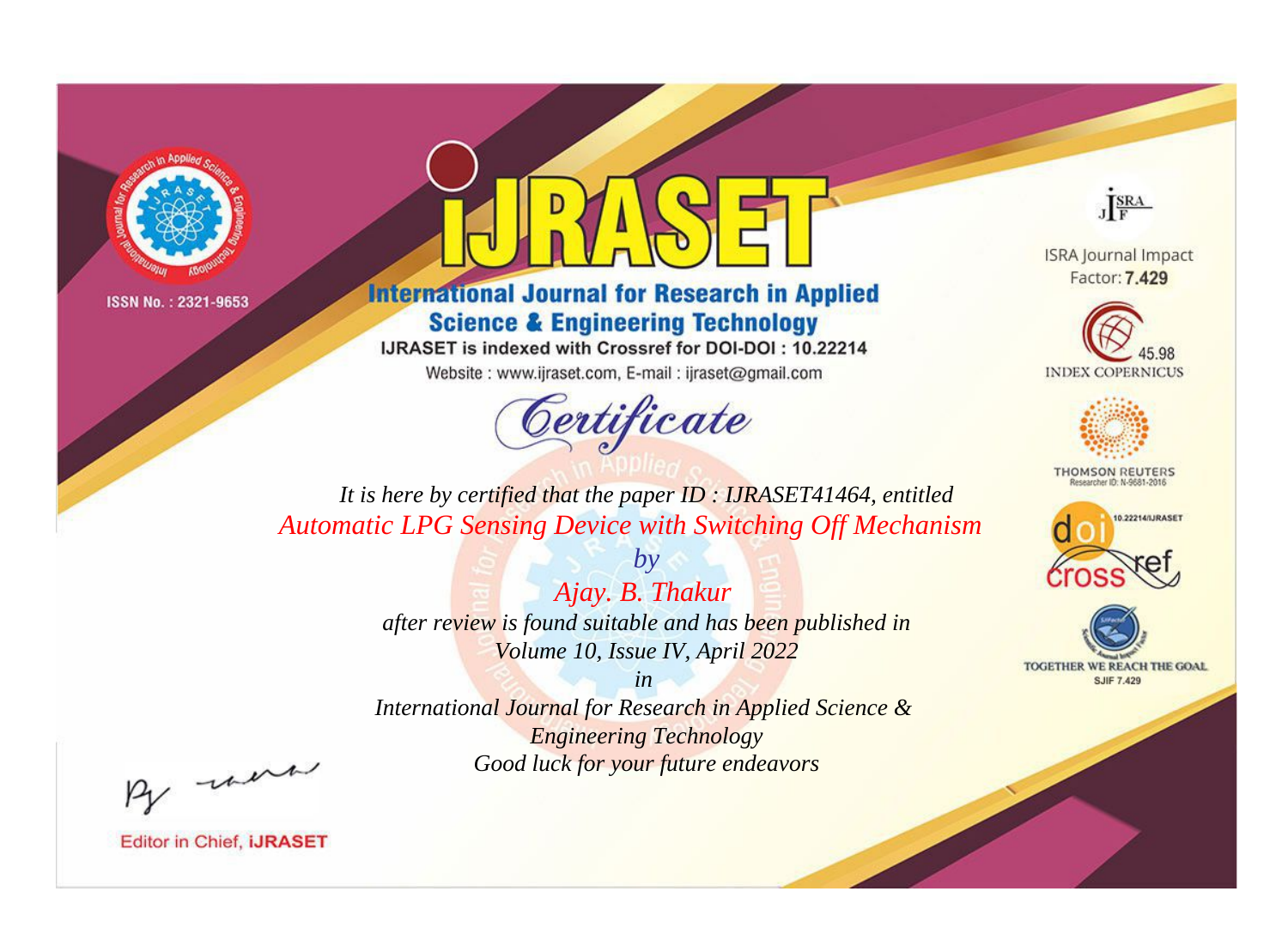



**International Journal for Research in Applied Science & Engineering Technology** 

IJRASET is indexed with Crossref for DOI-DOI: 10.22214

Website: www.ijraset.com, E-mail: ijraset@gmail.com



JERA

**ISRA Journal Impact** Factor: 7.429





**THOMSON REUTERS** 



TOGETHER WE REACH THE GOAL **SJIF 7.429** 

*It is here by certified that the paper ID : IJRASET41464, entitled Automatic LPG Sensing Device with Switching Off Mechanism*

> *Rohit. D. Gawade after review is found suitable and has been published in Volume 10, Issue IV, April 2022*

*by*

*in International Journal for Research in Applied Science &* 

*Engineering Technology Good luck for your future endeavors*

By morn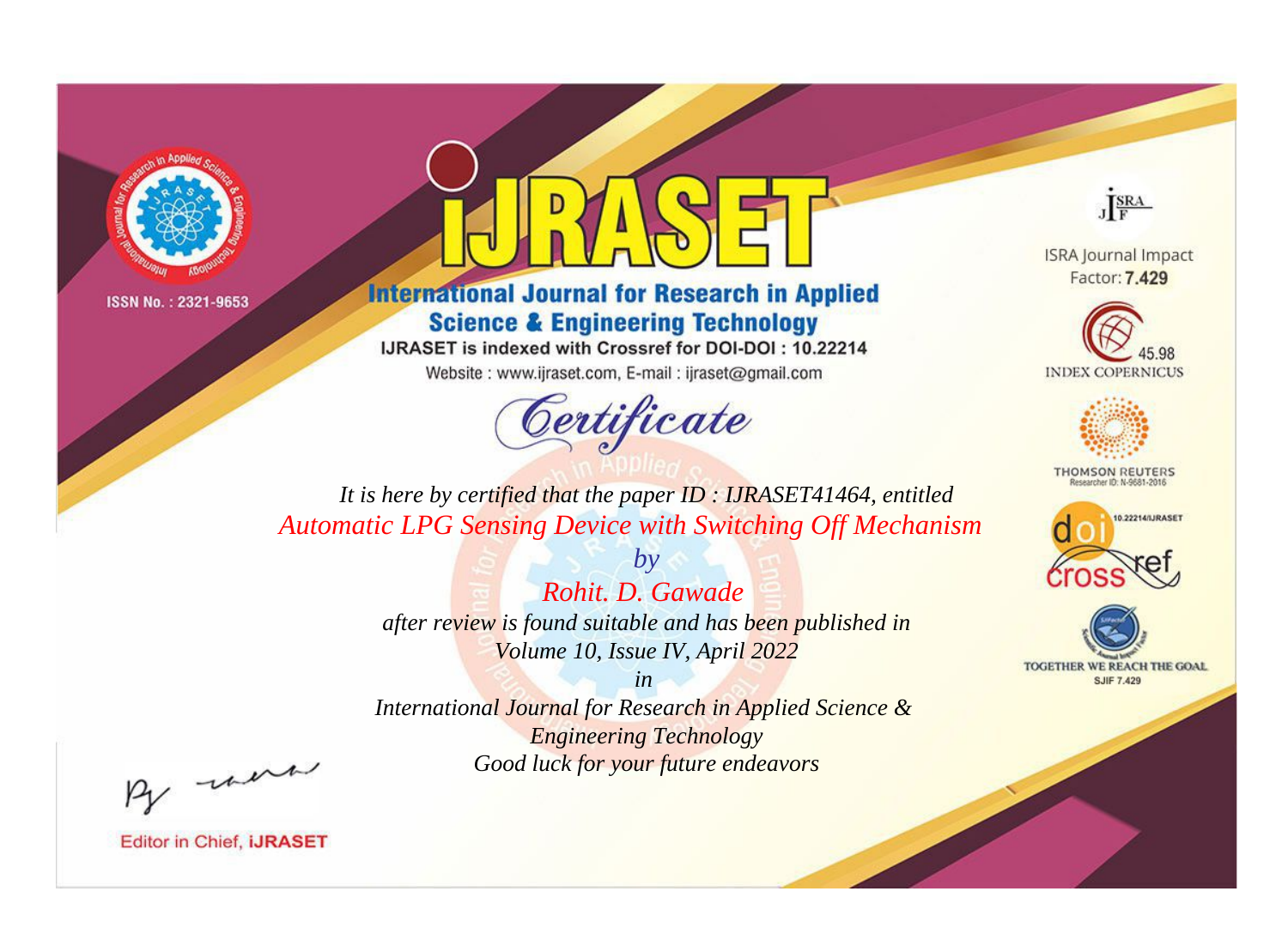



**International Journal for Research in Applied Science & Engineering Technology** 

IJRASET is indexed with Crossref for DOI-DOI: 10.22214

Website: www.ijraset.com, E-mail: ijraset@gmail.com



JERA

**ISRA Journal Impact** Factor: 7.429





**THOMSON REUTERS** 



TOGETHER WE REACH THE GOAL **SJIF 7.429** 

It is here by certified that the paper ID: IJRASET41464, entitled **Automatic LPG Sensing Device with Switching Off Mechanism** 

> Kaustubh. S. Kamble after review is found suitable and has been published in Volume 10, Issue IV, April 2022

 $b\nu$ 

 $in$ International Journal for Research in Applied Science & **Engineering Technology** Good luck for your future endeavors

By morn